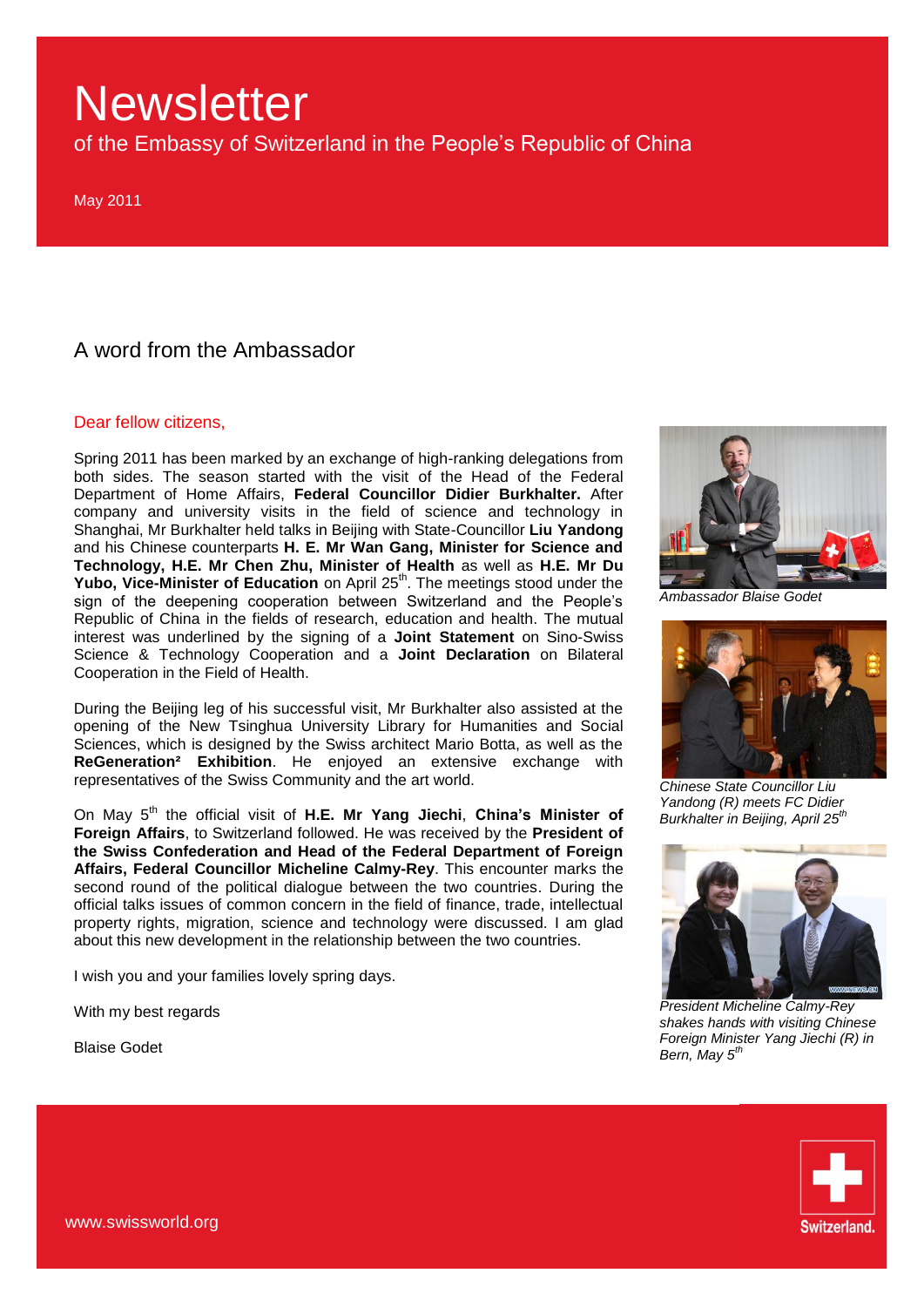of the Embassy of Switzerland in the People"s Republic of China

May 2011

### **Upcoming events**

#### Zehnder and Hanggai China Tour

Christian Zehnder"s voice is the air under crows" wings. It is commonly thought that his overtone singing is of Asian, that is to say Mongolian origin - that"s why Pro Helvetia invites Mongolian band Hanggai to perform together with him. One is Mongolian throat singing, one is natural alpine tones. "In the end it was yodelling that brought me closer to an understanding of the natural voices of various cultures of our world.' They will perform together on May 18<sup>th</sup> and 19<sup>th</sup> in Beijing and 22<sup>nd</sup> in Shanghai. This event is supported by Pro Helvetia [www.prohelvetia.cn.](http://www.prohelvetia.cn/)

#### Photo Exhibition "ICE, Journey to the Land of Icebergs"

Produced by Dr. Bolognesi, a Swiss meteorologist and Mr. Yvan Salamin, a photo passionate, the exhibition will be opened in Tianjin on May  $28<sup>th</sup>$  at the Astor Hotel. On the same day, a lecture will be given by Dr. Bolognesi on "The icebergs of Greenland" during the European Day.

#### Opening "Think about Our Climate" Exhibition in Suzhou

A combination of both exhibitions "Climate Trail" produced by Presence Switzerland and "Affected – the Human Face of Climate Change" by Mathias Braschler and Monika Fischer will be opened in Suzhou on May  $28<sup>th</sup>$  at Dushu Lake Library. The work of the two Swiss photographers depicts people whose lives have been drastically altered by global warming – so called climate victims. The exhibition as a whole not only clarifies facts about global warming, but also highlights approaches towards fighting and limiting the consequences of climate change. In an interesting and artistic combination the two exhibitions illustrate the harsh reality that global warming has brought to nature and people all over the world.

#### Launching of Climate Science Website

The program "Adapting to Climate Change in China" [\(www.ccadptation.org.cn\)](http://www.ccadptation.org.cn/) has worked with researchers to develop a website to provide climate scenario results: [www.climatechange-data.cn.](http://www.climatechange-data.cn/) The English version will be launched on June  $6^{th}$ .

For more information, please refer to our regular event announcements at: [www.eda.admin.ch/beijing](http://www.eda.admin.ch/beijing)



*Christian Zehnder*



*Photo Exhibition "ICE, Journey to the Land of Icebergs"*



*"Think about Our Climate" exhibition*

Schweizerische Eidgenossenschaft Confédération suisse Confederazione Svizzera Confederaziun svizra



mbassy of Switzerland in China 瑞士驻华大使馆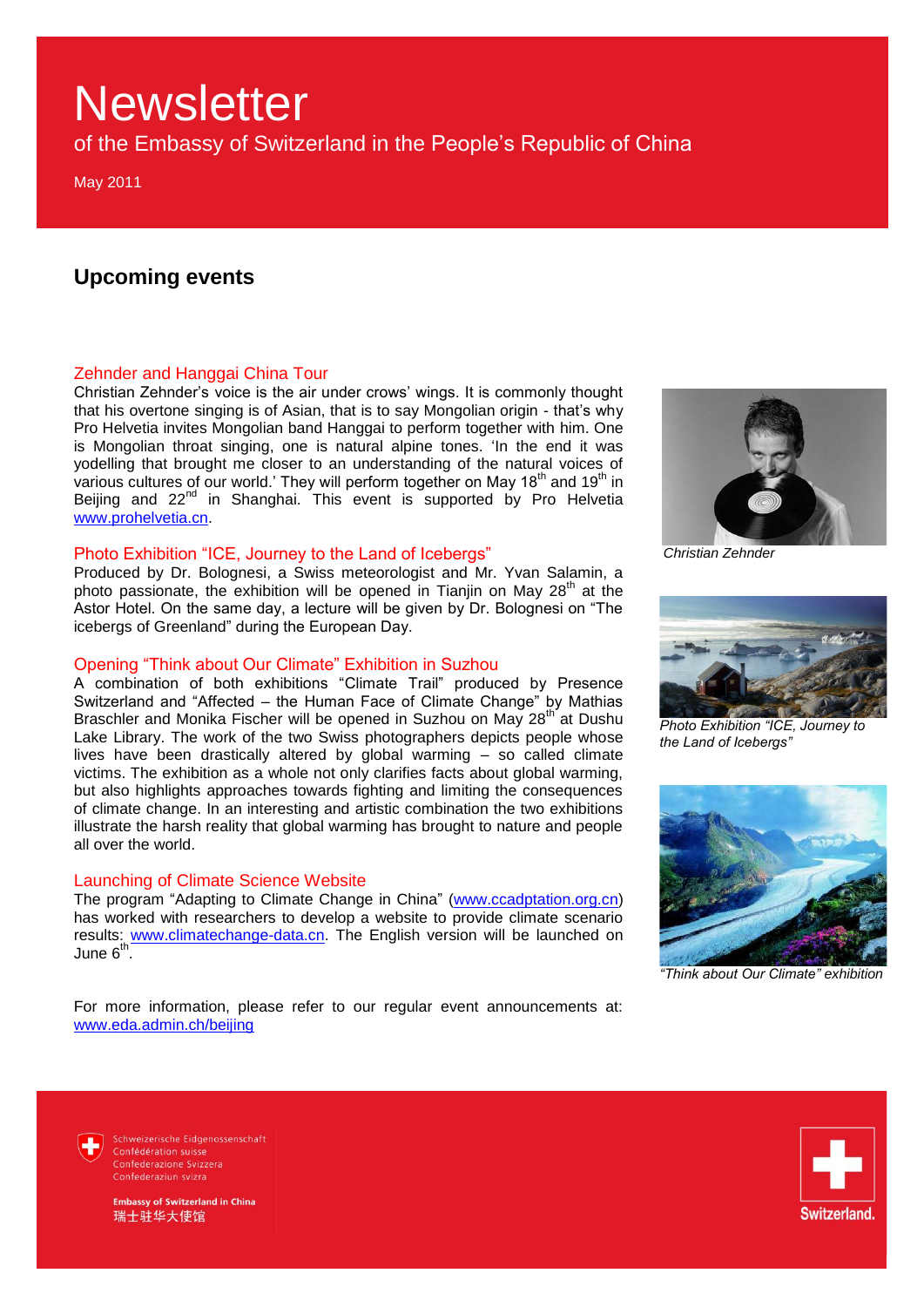of the Embassy of Switzerland in the People"s Republic of China

May 2011

### **Economic news**

#### Civil Aviation: signature of the revised agreement

On March 1<sup>st</sup> 2011 Ambassador Blaise Godet and the Head of the Civil Aviation Administration of China (CAAC), H.E. Mr. Li Jiaxiang signed a revised Civil Aviation Agreement. This agreement replaces the one signed in 1973 and removes the nationality clause in force so far, allowing the company Swiss International Airlines (belonging to Lufthansa) to operate in China. It also increases the frequencies and the number of companies that can operate between both countries.

#### Free Trade Agreement: 1st round of negotiations

Following the political launch of the negotiations for a Free Trade Agreement (FTA) in Davos on January 28<sup>th</sup> 2011 with the presence of Federal Councillor Schneider-Amman and Minister of Commerce Chen Deming, the first technical round of negotiations took place in Berne on April  $7<sup>th</sup>$  and  $8<sup>th</sup>$ . It is foreseen to have 3 to 4 rounds per year. The next one should take place in Beijing in July.

#### Direct flights between Beijing and Zürich

After the grounding of Swissair, there were no companies operating a direct flight between Beijing and Zürich. This will change soon. Hainan Airlines will indeed operate three flights per week, starting on May 31<sup>st</sup> 2011 and Edelweiss Air, a sister company of Swiss International Airlines, will operate a weekly service from July  $7^{th}$  to October 14<sup>th</sup> 2011.

### **Swiss Business Hub China**

#### CIMT 2011 (China International Machine Tool Exhibition 2011)

Swissmem (The Swiss association for MEM industries – Machinery – Electronics - Mechanic) organized in cooperation with the Swiss Business Hub China the largest ever participation of its kind at CIMT 2011. Nearly 70 Swiss



*Blaise Godet and Li Jiaxiang for the signing ceremony of the Civil Aviation Agreement*







Schweizerische Eidgenossenschaft Confédération suisse Confederazione Svizzera Confederaziun svizra

mbassy of Switzerland in China 瑞士驻华大使馆

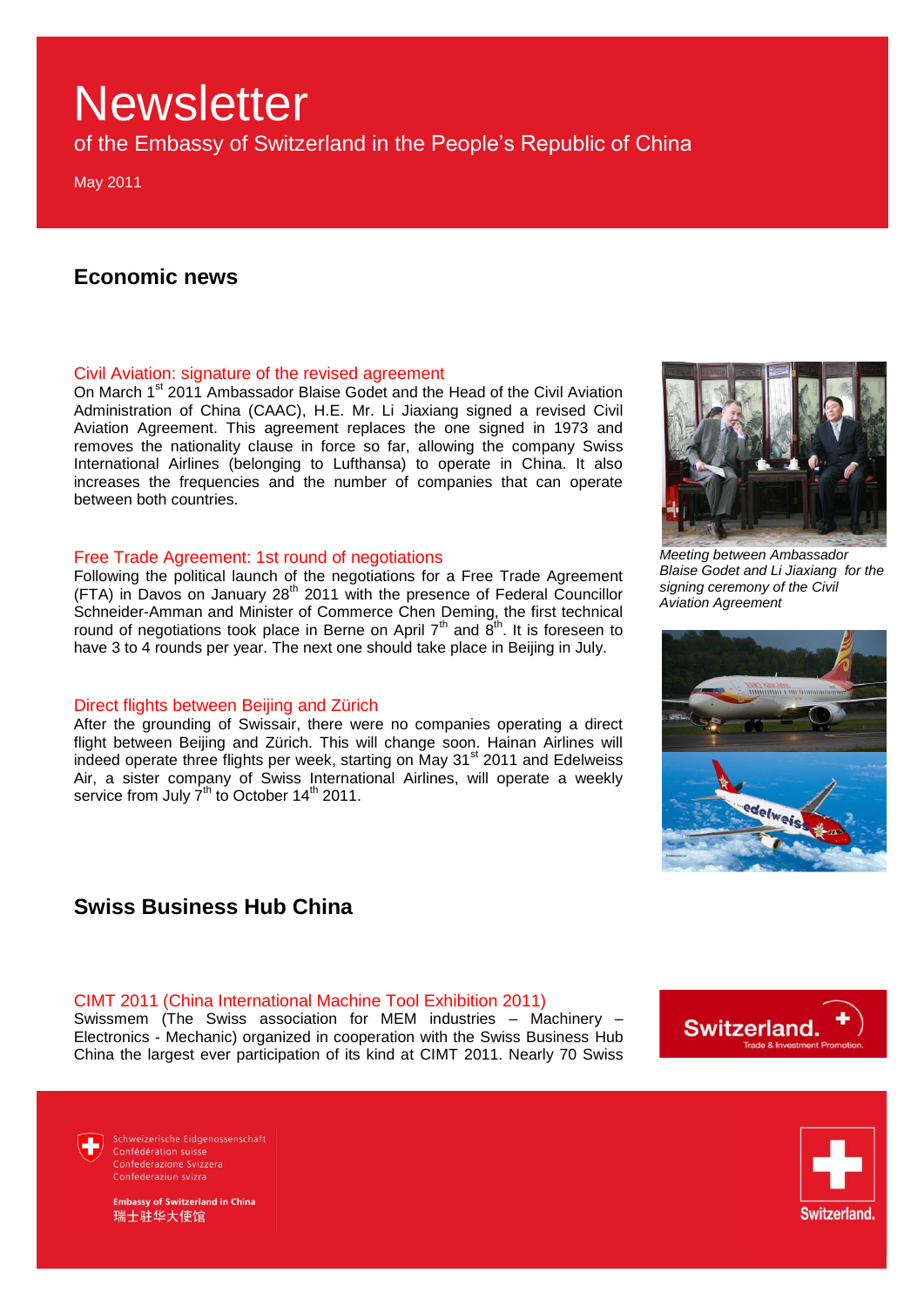of the Embassy of Switzerland in the People"s Republic of China

May 2011

companies occupying a Swiss pavilion of 3000m² attended this very important event. CIMT is a bi-annual trade exhibition. Since the last edition in the middle of the financial crisis the development of the Chinese market for Swiss MEM industries, and particularly in the Machine Tool sector has been considerable. The Swiss exhibitors to CIMT were extremely satisfied about the outcome of this important trade fair. In its framework several activities have been organized, including a program for Chinese young talents in the machinery sector, as well as the traditional Swiss evening that took place in the Swissôtel Beijing and has been attended by about 400 guests including authorities, Swiss exhibitors and their clients.



*Some networking moments during the Swiss Evening CIMT 2011*

#### Shenzhen – Seminar and Roadshow

The Switzerland Trade & Investment Promotion organized an investment Seminar in Shenzhen on April 12-13<sup>th</sup> 2011. Shenzhen is not only the frontier of Chinese government's opening up policy to foreign investment, but also a dynamic economic zone for Chinese domestic companies. The event aimed at informing internationally oriented Chinese companies about the advantages of setting up a headquarter location in Switzerland. After the seminar, a road show was organized in order to introduce Switzerland to local managers and entrepreneurs who are interested in knowing more about establishing a business in Switzerland. The seminar was attended by around 80 participants and the Swiss delegation visited altogether 6 companies during the road show, including the domestic leading car manufacturer BYD, leading medical device manufacturer Maipu as well as Huaqiang group, one of the biggest domestic corporate groups.



*An audience of entrepreneurs from Shenzhen listens about key advantages of setting up a European Headquarter in Switzerland*

#### Switzerland Medtech Mission to china

As part of their China fact finding trip, the Medtech Switzerland delegation, led by Mr. Patrick Dümmler, managing Director of Medtech Switzerland, were in Shanghai on April  $14<sup>th</sup>$ . During the day they were hosted by Ernst & Young, providing seminars with professional and industry specific knowledge, while in the evening there was a reception hosted by Consul General Heinrich Schellenberg at his residence. Medtech Switzerland is a platform which was established by OSEC in 2009 and which is dedicated to facilitate the entry of Swiss medical device producers into foreign markets. The Swiss Business Hub helped to organize this event and accompanied the delegation of entrepreneurs and academics the whole day and provided valuable insights into the Chinese market.



*Company visit to the Chinese Medtech Company Mindray*

Schweizerische Eidgenossenschaft Confédération suisse Confederazione Svizzera Confederaziun svizra



bassy of Switzerland in China 瑞士驻华大使馆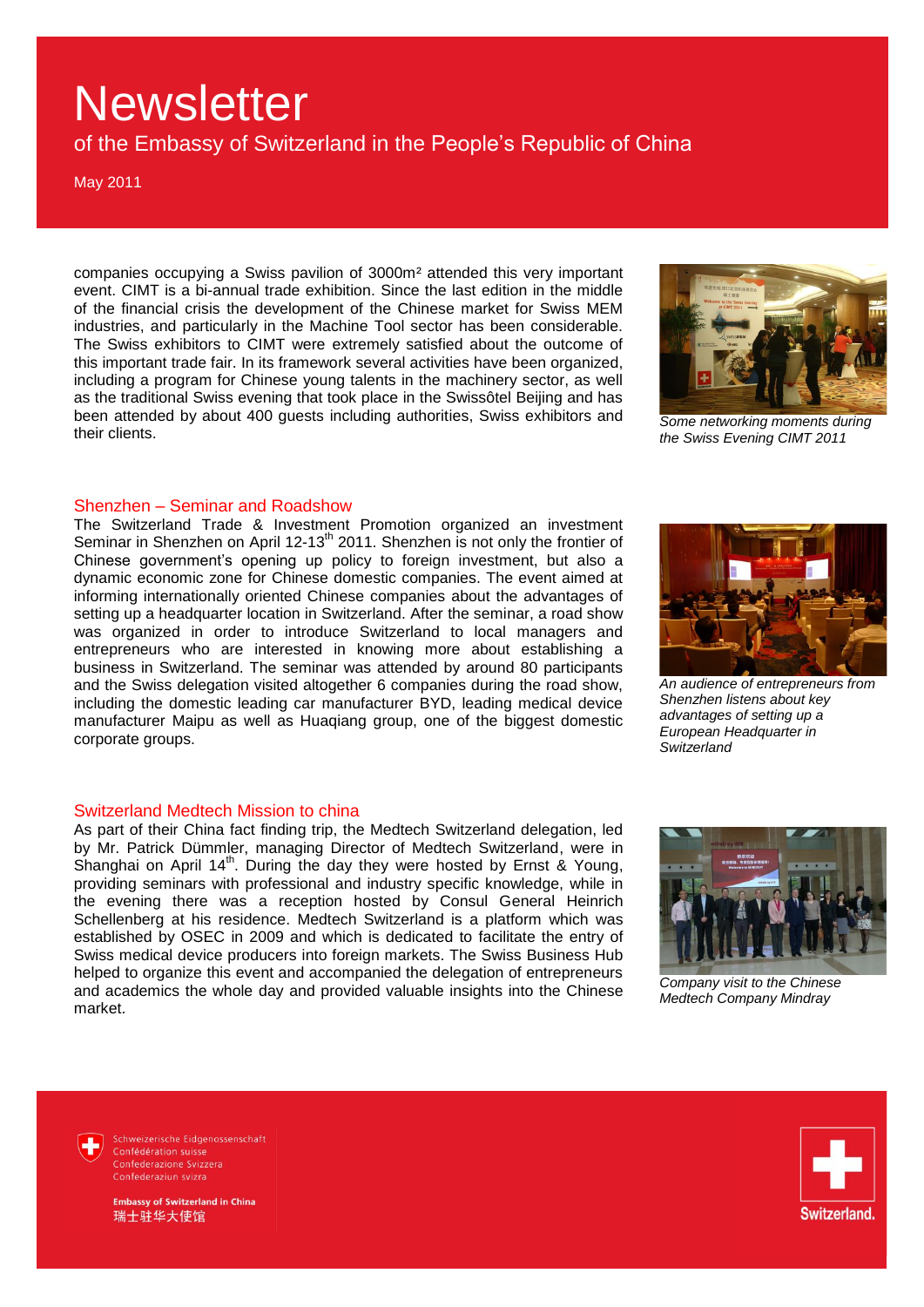of the Embassy of Switzerland in the People"s Republic of China

May 2011

### **Cultural news**

#### Francophonie 2011

The Embassy of Switzerland participated with cultural activities at the "fête de la francophonie 2011", the week of the French language, in Beijing and proposed screenings of the film "UnleaSHEd" ("Déchaînées", 2009, from Raymond Vouillamoz with Adèle Haenel and Irène Jacob) in a number of Chinese cities. Switzerland also participated in a 9-concert musical tour across China with the very successful Swiss group Aliose, along with groups from France, Canada and Belgium. Lastly, Switzerland took part in a literature conference in Beijing and presented the work of late Swiss author Jacques Chessex, Prix Goncourt 1973 for L"Ogre, with a presentation by French language literature specialist Yu Zhongxia and screening of a documentary about the writer.

#### reGeneration² – Tomorrow"s Photographers Today

The photo exhibition produced by the Musée de l"Elysée in Lausanne opened at Pékin Fine Arts gallery on April 23<sup>rd</sup> within the framework of the Caochangdi Photospring festival. At this occasion, Federal Councillor Didier Burkhalter delivered a special opening speech.

The exhibition "reGeneration²" is an enterprising project and a remarkable survey, set out to discover answers to questions such as: what are young photographers up to in the 21<sup>st</sup> century? How do they see the world? How much do they respect, build on or reject tradition? As the digital revolution continues its relentless advance, demolishing longstanding practices in every domain of our field, curiosity builds as to how the new generation of photographers will react.

The exhibition can be visited until May  $31<sup>st</sup>$ . This event was supported by Pro Helvetia [www.prohelvetia.cn](http://www.prohelvetia.cn/)

#### Movie screening of Heidi – Week of the German Language

Switzerland was represented by the Swiss movie "Heidi" at the occasion of the "Week of the German Language" in Qingdao. Organized by the Goethe Institute China in April 2011, other German speaking countries were also involved in the event. "Heidi" is a motion picture produced by Markus Imboden with Cornelia Groeschel, Paolo Villaggio, Marianne Denicourt and Aaron Arens.



*Swiss group Aliose*



*Speech by FC Didier Burkhalter at the opening of "reGeneration²"*



*The Cloud (2008) by Liu Xiaofang, "reGeneration²"*

Schweizerische Eidgenossenschaft Confédération suisse Confederazione Svizzera Confederaziun svizra



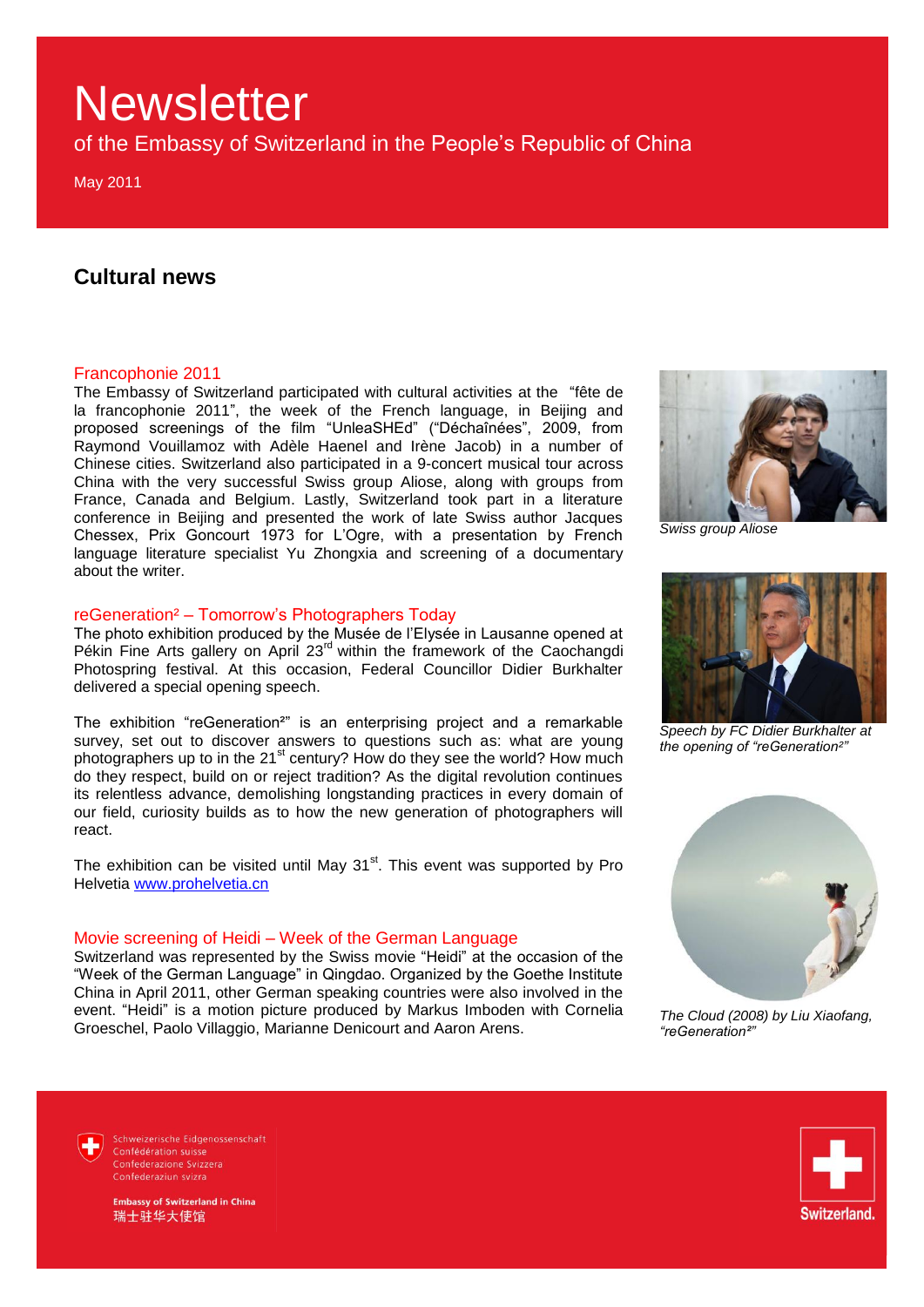of the Embassy of Switzerland in the People"s Republic of China

May 2011

#### Liu Ji piano recital

The Embassy of Switzerland organized with the sponsorship of UBS a special piano recital evening with the performance of talented young artist Liu Ji. The 21 year old pianist Liu Ji is currently studying piano and composition at the Royal Academy of Music in London. Liu Ji has made his Carnegie Hall recital debut when he was 13 in New York, since then he performed with world famous orchestras, he has played in master classes with renowned pianists and has won a number of prizes. In 2005 and 2006, Liu Ji received the Tabor Piano Award from Verbier Festival and CUBS prize from UBS.



*Pianist Liu Ji*

### **Science, Education and Health news**

#### Exhibition "From Pyramids to Spacecraft"

On March 22<sup>nd</sup> over 120 guests attended the official opening of the exhibition "From Pyramids to Spacecraft" at the Beijing University of Astronautics and Aeronautics (Beihang). During 10 days the exhibition attracted hundreds of visitors every day. The two architects/designers Andreas Vogler and Arturo Vittori presented their projects to students and professors of several universities in Beijing. Following the exhibition in Beijing the works have been sent to swissnex in Shanghai and will be shown to the public during the Shanghai Association for Science & Technology (SAST) Exhibition in May 2011.



*Exhibition at the Art Gallery of Beihang University*



*Ambassador Blaise Godet and Mr. Huai Jinpeng, President of Beihang University*



*MercuryHouseOne designed by architects/designers Andreas Vogler and Arturo Vittori*

Schweizerische Eidgenossenschaft Confédération suisse Confederazione Svizzera Confederaziun svizra

**Embassy of Switzerland in China** 瑞士驻华大使馆

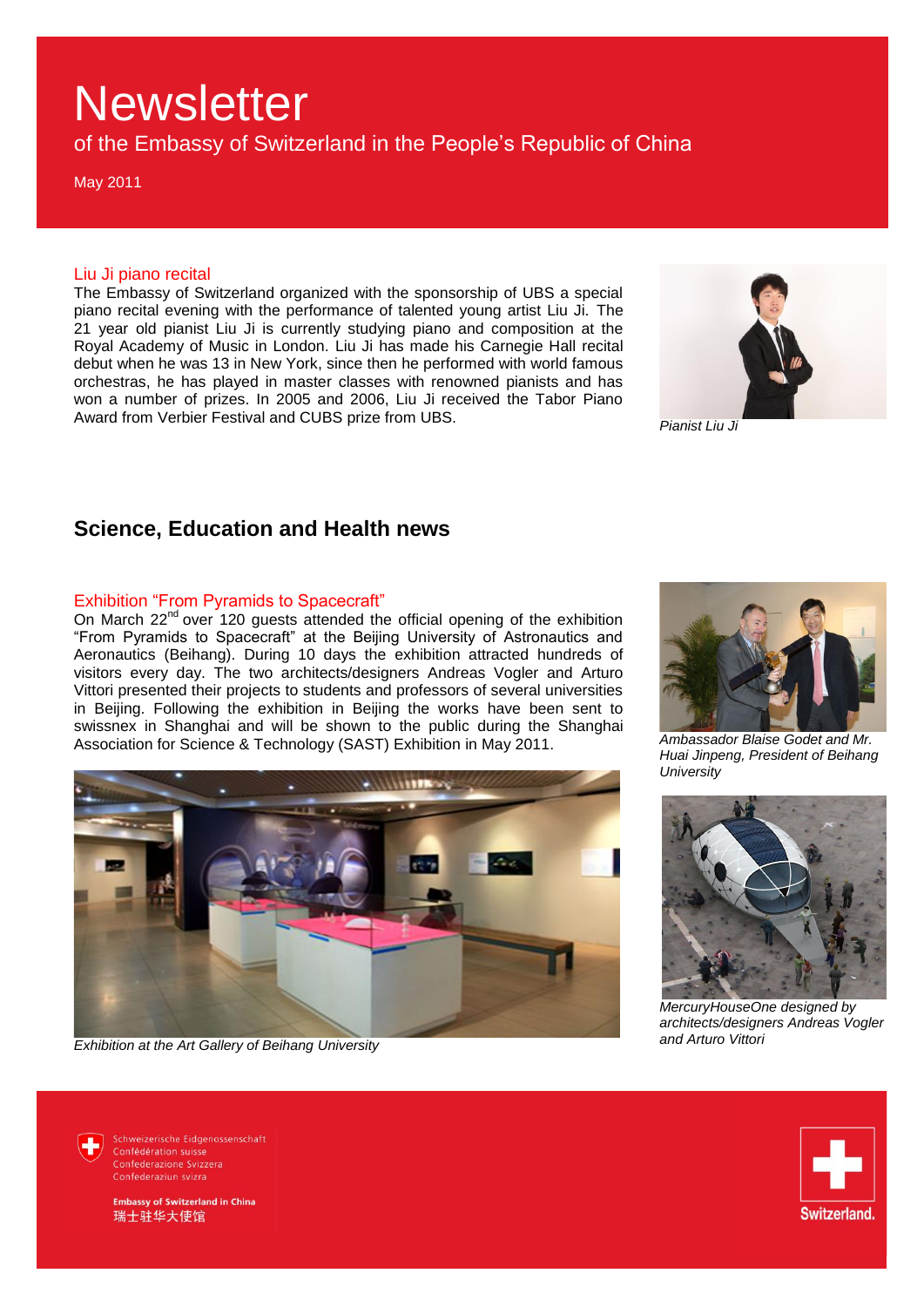of the Embassy of Switzerland in the People"s Republic of China

May 2011

#### Federal Councillor Didier Burkhalter in China

The Head of the Federal Department of Interior Affairs and his delegation, including the Presidents of the Federal Institutes of Zurich and Lausanne, Ralph Eichler and Patrick Aebischer travelled to Shanghai, Beijing, Shenzhen and Hong Kong from April 21<sup>st</sup> to 28<sup>th</sup> 2011. In Shanghai and Shenzhen they visited Swiss companies in the health and science sector and met with Swiss business people. In Beijing FC Burkhalter met with the Ministers of Education, Science & Technology and Health and signed joint statements on future cooperation with Science & Technology Minister Wan Gang as well as with Health Minister Chen Zhu.

On the occasion of the Centenary Celebrations of the prestigious Tsinghua University Federal Councillor Burkhalter and his delegation met with Vice President Xie at the Inauguration Ceremony of the new Library of Humanities and Social Sciences at the Tsinghua University in presence of the famous Swiss architect Mario Botta, designer of the new library building. Over 150 guests attended the event and listened to the speeches given by Federal

Councillor Burkhalter, Mario Botta and leaders of the Tsinghua University.

#### 2<sup>nd</sup> Reception for the St. Gallen Symposium in Beijing

During the April 8<sup>th</sup> panel discussion moderated by Wang Shuo, Editor in Chief of Caixin Media Company, Prof. Wu Qidi, former Vice-Minister of Education of the People"s Republic of China, Mr. Richard Margolis, Regional Director Northeast Asia of Rolls-Royce International, Mrs. Hong Huang, Founder and Chairman of China Interactive Media Group and Mrs. Xu Linjia, Phd. Candidate at Renmin University of China, led an interesting panel discussion on their views on the qualities future business leaders in China will need to acquire in order to tackle the challenges ahead in the fields of education, science, innovation, infrastructure, mobility and media, as well as the role of education in passing down the crucial values.





*FC Burkhalter and Minister Wan Gang*



*Library of Humanities and Social Sciences, designed by Mario Botta*



*Welcome Speech by Ambassador Blaise Godet at 2 nd Reception for the St. Gallen Symposium*



*Cocktail reception at Residence*



Schweizerische Eidgenossenschaft Confédération suisse Confederazione Svizzera Confederaziun svizra



**Imbassy of Switzerland in China** 瑞士驻华大使馆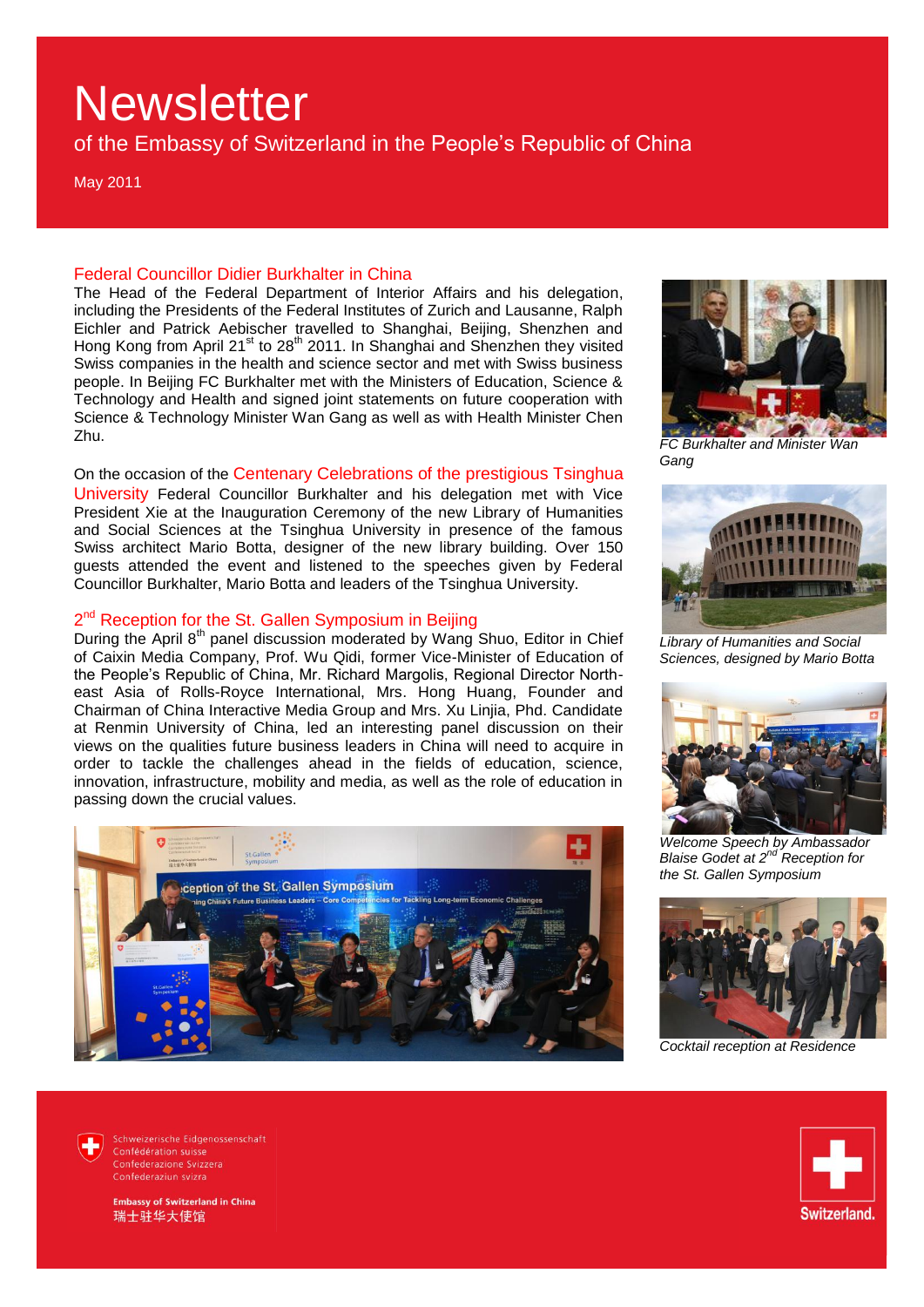of the Embassy of Switzerland in the People"s Republic of China

May 2011

### **Cooperation news**

#### Launch of new projects in the field of water/climate change

Switzerland participated at the Fourth Yangtze Forum in Nanjing between April 18<sup>th</sup>-21<sup>st</sup>. This is a major international conference on water resource management organized by the Ministry of Water Resources. Switzerland cosponsored the "Climate Change and Water Resources Management" sub-forum and made several presentations.

Two new project agreements were signed. The project "Monitoring and Early Warning of Glacier Lake Outburst Floods (GLOF) in the Yarkant River Basin" was launched with the Xinjiang Ugur Autonomous Region. Additionally, a capacity building initiative on "Integrated Riskmanagement in the Changjiang River basin " was agreed with the Changjiang Water Resources Commission.

#### New cities join Low Carbon City network

Several cities have requested to join the Low Carbon City Programme initiated by the Embassy. Dalian/Lushun district which is piloting a green economy/low carbon approach, Baoding that has already decided a comprehensive low carbon strategy and the Shaanxi Provincial Low Carbon Office which promotes the only state-level agricultural low carbon industrial zone in Yangling have been accepted.



*Executive Vice-Mayor of Baoding and Delegation visit Swiss Embassy*



*Signing of the project "Monitoring and Early Warning of Glacier Lake Outburst Floods (GLOF) in the Yarkant River Basin"* 



*Meeting with Baoding delegation in the embassy*

Schweizerische Eidgenossenschaft Confédération suisse Confederazione Svizzera Confederaziun svizra

mbassy of Switzerland in China 瑞士驻华大使馆

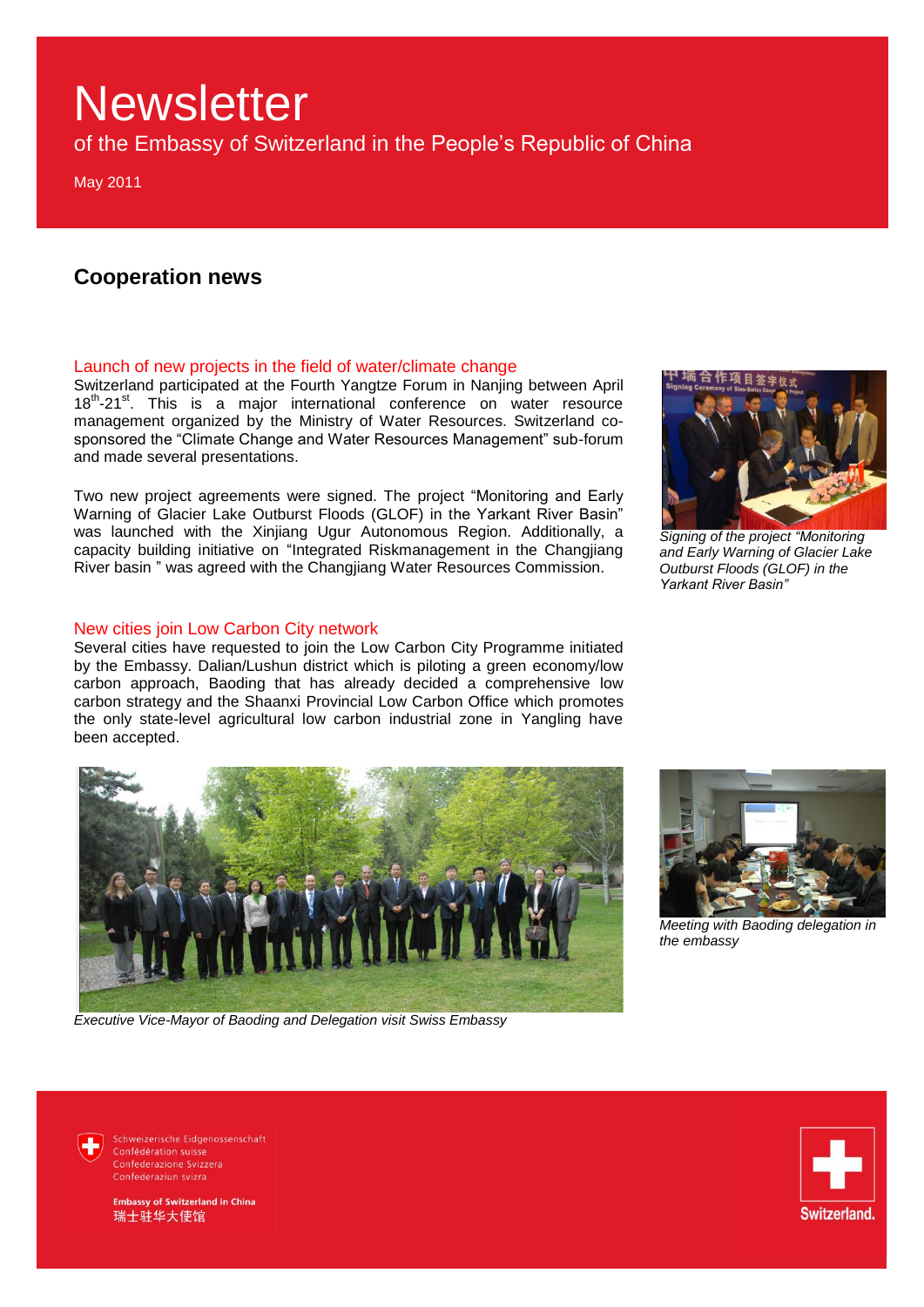of the Embassy of Switzerland in the People"s Republic of China

May 2011

#### Chinese Delegations visit Switzerland

A delegation of the Beijing Municipal Environmental Protection Bureau will visit Switzerland in June to learn more about the black carbon control policy with respect to off road vehicles and its implementation. The lessons learned will be used to define a framework and pilot implementation in Beijing. In August, a Chinese delegation will visit Switzerland to discuss climate change legislation as an input for a proposal to be drafted in China.

### **News from the Embassy**

#### *Focus on … the Technical Support Team*

The Technical Support Team of the Embassy of Switzerland in Beijing forms an important part of the Chancery and makes sure that the Embassy machinery is running and the buildings are well kept. Thus, they provide for the heating in winter and the cooling in summer, they paint our offices and refurbish our service apartments. They keep the garden tidy and blossoming, they are the origin of the creative floral arrangements on the Ambassador"s table. They make sure that Beijing's dust is taken off our desks, the pool-house is able to receive the summer guests and the pool-water is fresh and cooling. They repair our phones, copy machines and broken lights. They are in charge of our service cars and the smooth opening of our gates. They oversee our construction sites and deal with the installation of emergency tools.

To make it short and simple: they are the back-bone which enables the rest of the Embassy to provide the requested and necessary services in order to defend Swiss interests.



*1 st row: Hans-Rudolf Fankhauser, Li Rong, Xu Zhengguo, Zhao Changjiang 2 nd row: He Shujun, Zhang Fusheng 3 rd row: Xu Changfu, Xue Jianan*

Schweizerische Eidgenossenschaft Confédération suisse Confederazione Svizzera Confederaziun svizra

nbassy of Switzerland in China

瑞士驻华大使馆